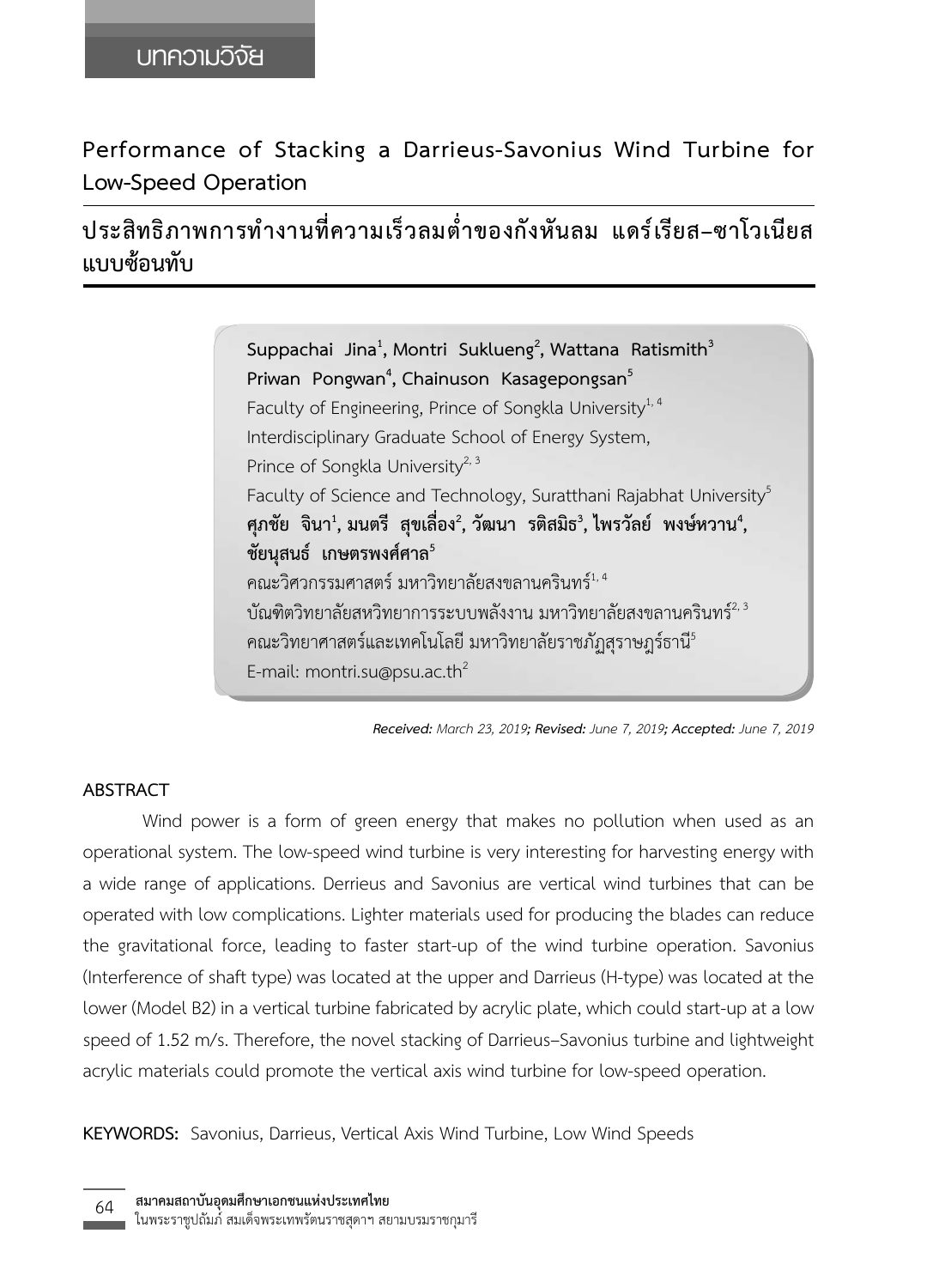# **บทคัดย่อ**

พลังงานลมเป็นพลังงานที่อยู่ในรูปของพลังงานสะอาดซึ่งไม่ก่อให้เกิดมลพิษเมื่อใช้เป็นแหล่งกำเนิด พลังงาน กังหันลมความเร็วลมต่ำเป็นเทคโนโลยีที่น่าสนใจอย่างมากสำหรับการนำมาเพื่อใช้ในการเก็บเกี่ยว พลังงาน เนื่องจากสามารถใช้งานในย่านที่กว้างขึ้น กังหันลมแบบ แดร์เรียส และ ซาโวเนียส เป็นกังหันลม แนวแกนตั้งที่สามารถทำงานได้ที่ความเร็วลมต่ำ การนำเอาวัสดุที่มีน้ำหนักเบามาใช้ในการสร้างใบกังหันลม สามารถลดแรงกระทำจากแรงโน้มถ่วง ที่เกิดขึ้นกับตัวกังหันลม ซึ่งมีผลทำให้การออกตัวของใบกังหันลมง่ายขึ้น กังหันลมแบบซาโวเนียส(ลักษณะการโค้งรอบเพลา)ติดตั้งไว้ด้านบนและติดตั้งกังหันลมแบบแดร์เรียส(ลักษณะ ทางกายภาพแบบตัวอักษรเฮช) ไว้ตำแหน่งด้านล่าง (โมเดล B2) ใช้อะคริลิคเป็นวัสดุในการผลิตใบกังหันลม ซึ่งการทำงานของระบบกังหันสามารถเริ่มต้นที่ความเร็วลม 1.52 เมตรต่อวินาที ด้วยเหตุนี้ การนำกังหันลมแบบ แดร์เรียส-ซาโวเนียส มาเรียงซ้อนกันแบบ 2ชั้นแบบใหม่และรวมถึงการใช้วัสดุอะคริลิคที่มีน้ำหนักเบาสามารถ ช่วยให้กังหันลมแนวแกนตั้งทำงานได้ที่ความเร็วลมต่ำ

# **ค�ำส�ำคัญ:** ซาโวเนียส แดร์เรียส กังหันลมแนวแกนตั้ง ความเร็วลมต่ำ

# **Introduction**

Fossil fuel pollution and related energy resource depletion creates interesting challenges to decrease emissions through the application of alternative energies (Tahani, Rabbani, Kasaeian, Mehrpooya, & Mirhosseini, 2017). Energy has been essential for the continuous advancements and economic expansion seen in recent decades. Providing suitable and low-cost energy sources is essential to reduce poverty, develop human satisfaction, and improve living standards worldwide (Ramadan, Yousef, Said, & Mohamed, 2018). Alternative renewable energy resources have been reported to emit low pollution and be friendlier to the environment, such as solar, wind, biomass, tidal, ocean waves and so on.

Wind energy is one of the most interesting alternative energy technologies. It is well known as being pollution-free, excessively available in the atmospheric earth, and locally transformed. It can support decreased dependency on fossil fuels such as gas and oil. Many developing countries have already realised the high potential of wind power as a resource for energy generation since it is effective for the utilisation of power production (Mohamed, Janiga, Pap, & Thévenin, 2010).

Wind energy transforms free kinetic energy in the wind into electricity, through pollution-free process. Wind turbine technologies are categorised into various sizes dependent on their energy generating capacity. There are also different types with distinct rotor designs.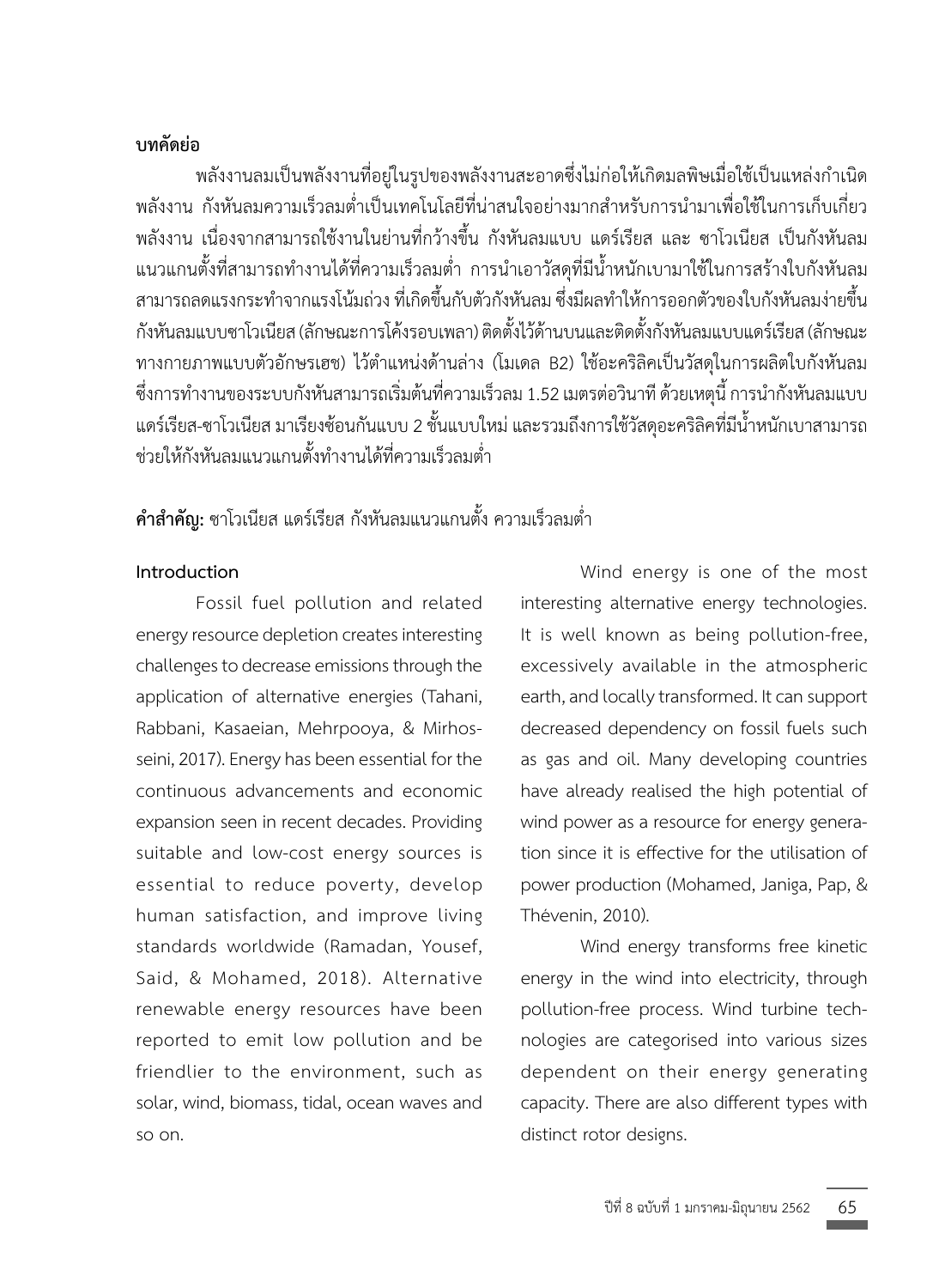Small wind turbines are defined as those that have a capacity rating of less than 10 kW, which is significantly lower than utility-scale turbines which have capacity ratings ranging from 100 kW-5 MW. Small-scale wind turbines have excellent characteristics such as low price, relatively short pay-back periods, and high performance and reliability. They are comfortable for use in a number of locations including offshore platforms, sailboats, telecommunications transmitters and remote military posts (Liang, Fu, Ou, Wu, Chao, & Pi, 2017).

Generally, wind turbine technologies can be divided into vertical-axis wind turbines (VAWTs) and horizontal-axis wind turbines (HAWTs). However, they both perform with the same ideal efficiency. The majority products available on the trade are often the HAWT type.

The producing level of VAWTs (Savonius-Darrieus) is obviously low mature than those for HAWT. On the other hand, the disadvantages of HAWT are represented such as high-cost, noise, high wind speed for cut-in. Previous reports (Gsänger & Pitteloud, 2014) for HAWTs, the development of 18% produced in VAWTs (Savonius-Darrieus) that has numerous advantages including easy maintenance, omni-directionality, and reduced noise. Therefore, VAWTs (Savonius-Darrieus) have more development and research provided in terms of wind turbine

platforms for novel small-scale energy generation, when compared by HAWT system.

Based on the VAWTs rotor, VAWTs rotors comprise different types such as Savonius, helical Savonius, Eggbeater Darrieus, H-Darrieus, combined configuration of Savonius and Darrieus rotor.

#### **Purpose**

In this investigation, focusing on the vertical axis wind turbine is conducted in low-speed wind. Darrieus-Savonius rotors are combined with the performance of 3-blades for initial start-up at low-speed wind. Study of the properties was operated when combined between Darrieus and Savonius at different positions, which are switched between the upper and lower, as shown in Figure 1-2. Comparison of the weight of materials was carried out for all fabricated blades and measured properties of the wind turbine to be the best low-speed VAWTs.

### **Benefit of Research**

The stacking Savonius and Darrieus started developing vertical axis wind turbines that can start at low speeds of around 2 m/s. This low speed operation broadened the applications suitable Thailand's location. Meanwhile, the lighter blade weights reduce the force of gravity force allowing it to start running at low wind speeds and generate high performance.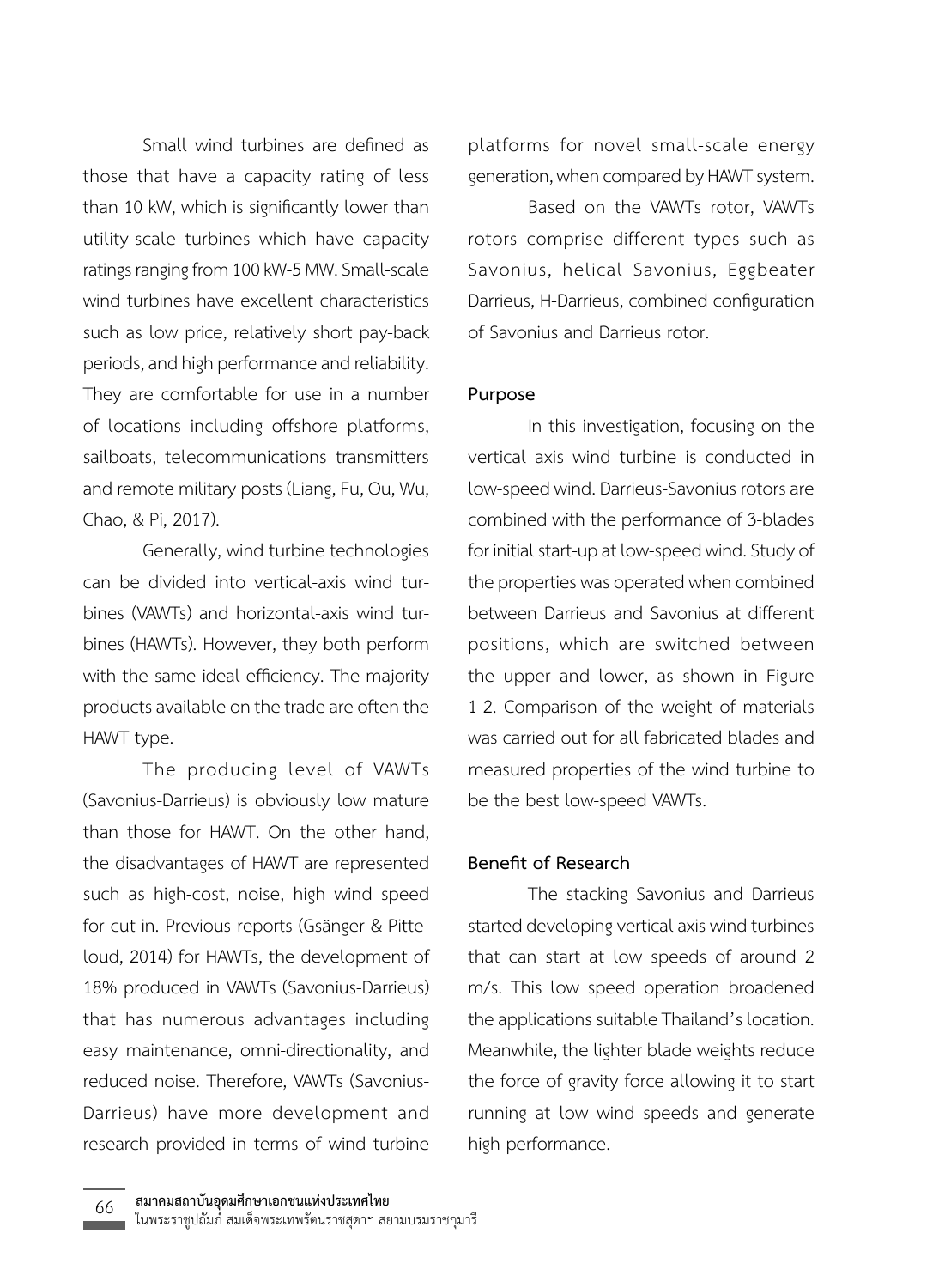## **Research Process**

This investigation provided the design of the blades of a vertical wind turbine that focused on the Savonius and Darrieus rotors for cut-in at low wind speeds of around 2 m/s. Savonius (Interference of shaft type) (Akwa, Vielmo, & Petry, 2012) and Darrieus (H-typ) (Hashem & Mohamed, 2018) were used to exam the properties of the blade. In order to study the properties, they were classified into 2 models, as shown in Table 1. Savonius (Interference of shaft type) was produced from stainless sheet steel. Darrieus (H-type) was produced from natural rubber combined with glass fiber and resin, called Model A. Based on the investigations, both of these blades were switched for location between upper and lower, as shown in Figure 1. Savonius was located at the lower and Darrieus was located at the upper, called Model A1. Savonius was located at the upper and Darrieus was located at the lower, called Model A2, while Savonius (Interference of shaft type) and Darrieus (H-type) were produced from acrylic, called Model B. When operating the system, both of these blades were switched for location between the upper and lower, as shown in Figure 2. Savonius was located at the lower and Darrieus was located at the upper, called Model B1. Savonius was located at the upper and Darrieus was located at the lower,

called Model B2.

## **Instruments**

The wind tunnel experiments were conducted with an open test using the facilities at the Department of Electrical Engineering, Prince of Songkla University, where the wind tunnel structure is made from iron sheets. The wind tunnel is driven by an inverted speed AC motor. The test section had a length of 2.4 m and offered a 1.2 m × 1.2 m cross-section. The inlet of the wind tunnel had a honeycomb structure installed in order to reduce turbulence and make the wind more streamlined before reaching the wind turbine. The maximum wind velocity generated reached 4 m/s, but these experiments were carried out in the low range of wind speeds at 1.5-4.0 m/s. This investigation measured the flow field around the wind turbine by anemometer brand UNI-T model UT363 with a range between 0-30 m/s (±5% rdg+0.5). The Digiton Photo Tachometer model DT-2234C+ with an accuracy of  $\pm 0.1$ RPM was used to record the rotational speed. In the section torque of the rotor was used torque transducer, unhurried loads were applied to the turbine shaft through an axis connected to the torque transducer; model WSC3-030CN with the range and accuracy at 6-30 Nm,  $\pm$  3% (CW), experimental apparatus as shown in Figure 3.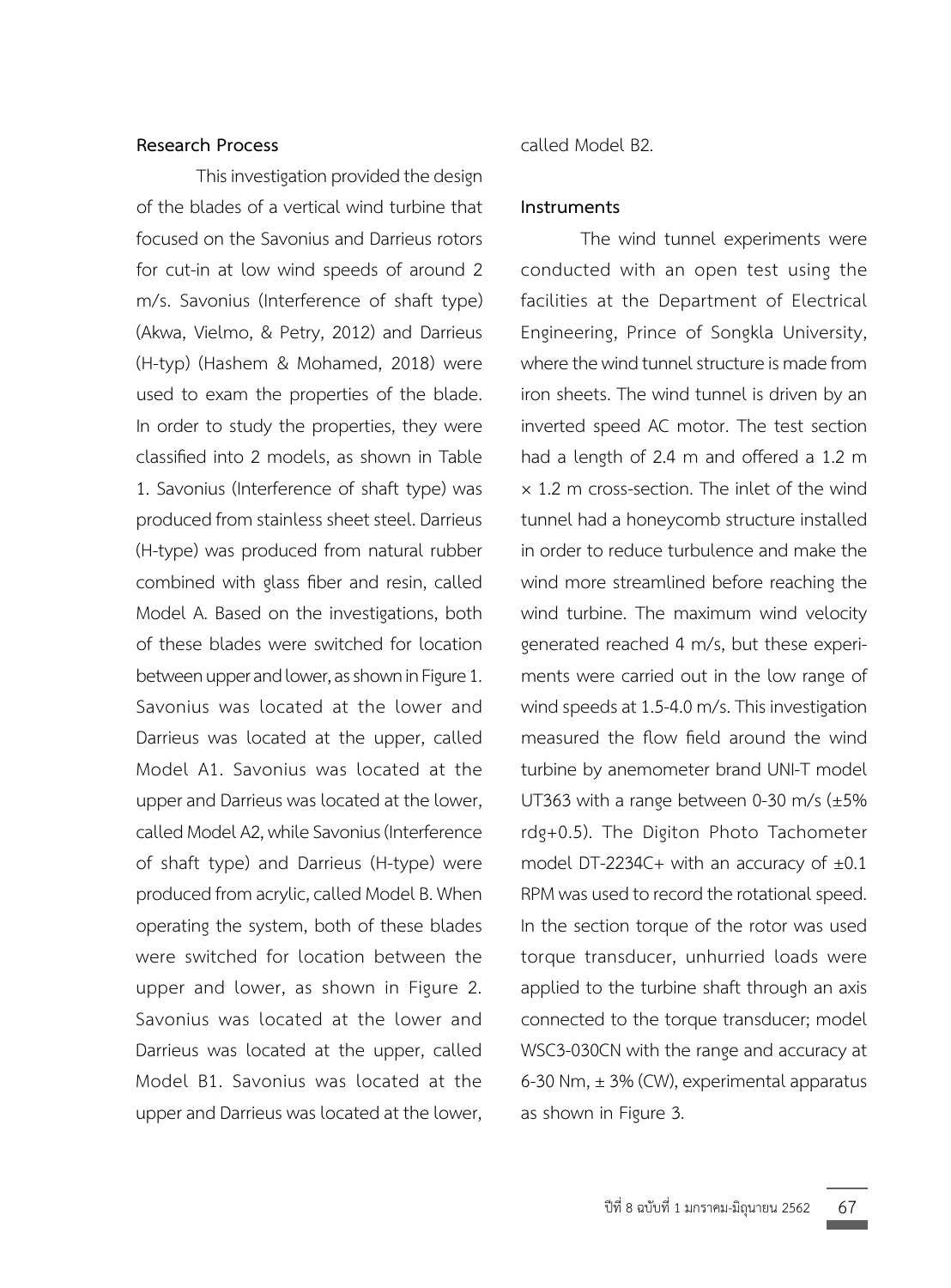|                          | Values                |                       |                       |                       |
|--------------------------|-----------------------|-----------------------|-----------------------|-----------------------|
| Geometrical<br>structure | Model A               |                       | Model B               |                       |
|                          | Savonius              | Darrieus H-type       | Savonius              | Darrieus H-type       |
| Number of blades         | 3                     | 3                     | 3                     | 3                     |
| Blade height (H)         | $0.45$ m.             | $0.60$ m.             | $0.45$ m.             | $0.60$ m.             |
| Blade dimension (D)      | $0.80$ m.             | $0.72 \; \text{m}$ .  | $0.72$ m.             | $0.72 \; \text{m}$ .  |
| Blade thickness (t)      | $1 \times 10^{-3}$ m. | $2 \times 10^{-3}$ m. | $2 \times 10^{-3}$ m. | $2 \times 10^{-3}$ m. |
| Materials                | Stainless             | Natural Rubber        | Acrylic               | Acrylic               |
|                          | sheet steel           | + Fiberglass          |                       |                       |
| Weight                   | 17.70 kg.             | 8.90 kg.              |                       |                       |

**Table 1** Geometrical details for the Savonius and Darrieus wind turbines



Figure 1 Vertical axis wind turbine, denoted as Model A. Darrieus (H-type) was fabricated by stainless sheet steel, while Savonius (Interference of shaft type) was fabricated using stainless sheet steel (A1). Darrieus (H-type) was located at the upper, while Savonius (Interference of shaft type) was located at the lower. (A2) Savonius (Interference of shaft type) was located at the upper, while Darrieus (H-type) was located at the lower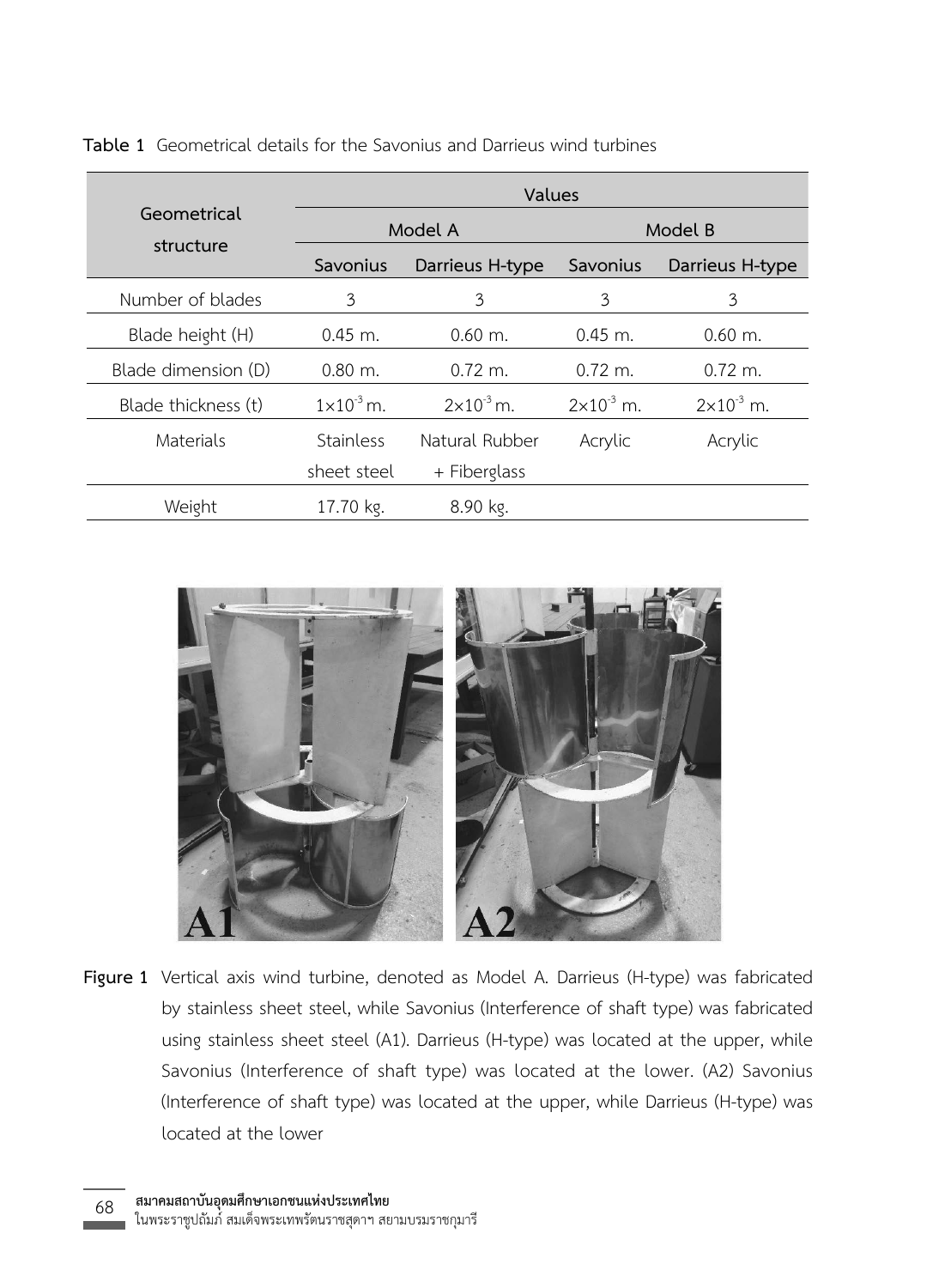

Figure 2 Vertical axis wind turbine, denoted as Model B. Darrieus (H-type) and Savonius (Interference of shaft type) were fabricated by acrylic (B1) Darrieus (H-type) located at the upper. Savonius (Interference of shaft type) was located at the lower. (B2) Savonius (Interference of shaft type) was located at the upper, while Darrieus (H-type) was located at The lower



Figure 3 Schematic diagram of experimental apparatus **Source:** Elkhoury, Kiwata, & Aoun (2015)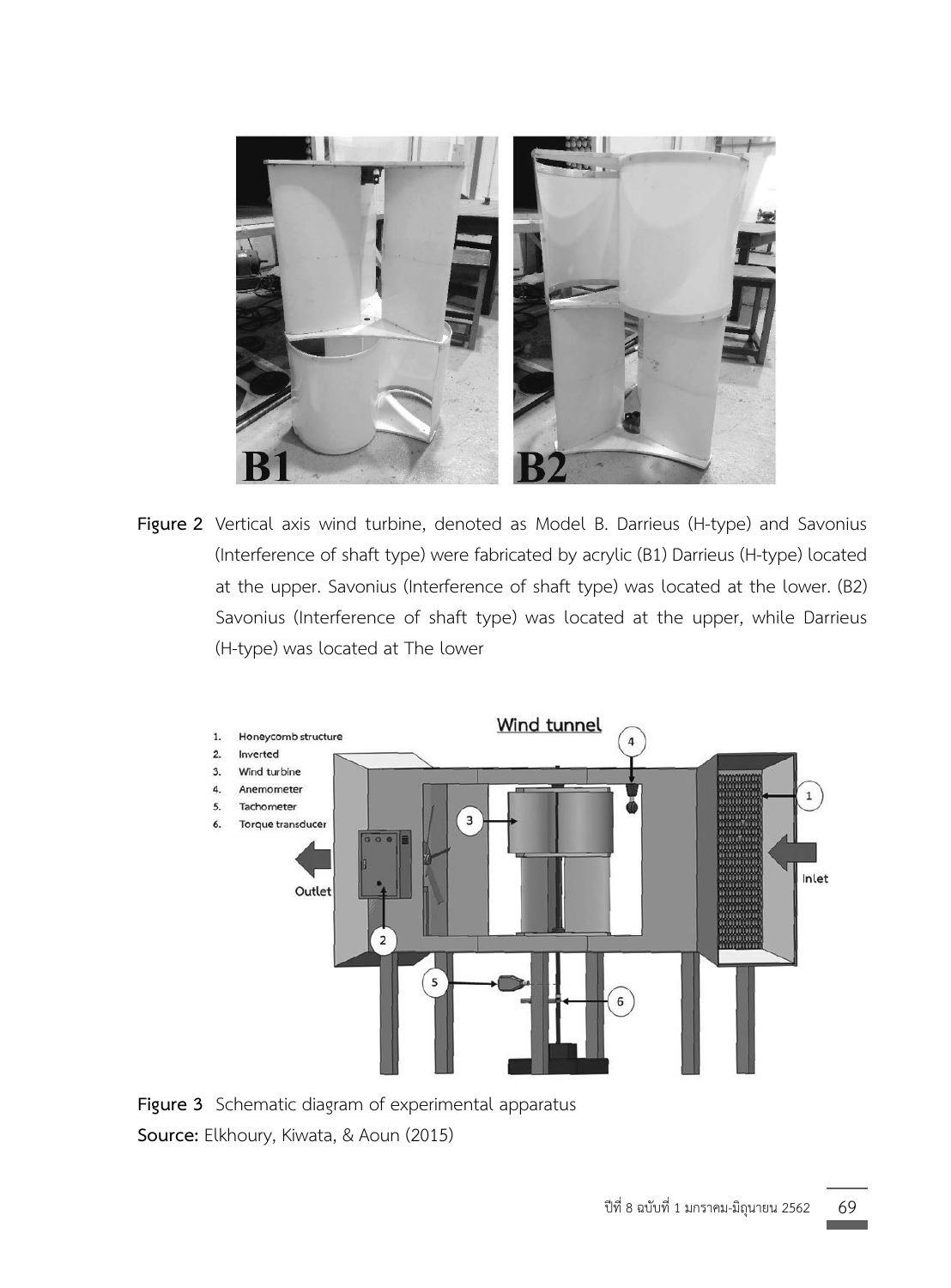

Figure 4 An experimental wind tunnel measuring a vertical wind turbine



**Figure 5** Vertical wind turbine behaviour showing (a) the relationship between wind velocity and rotational speed and (b) the relationship between wind velocity and torque

### **Data Analysis**

Figure 4 shows the real experimental wind tunnel measuring vertical wind turbines with blades constructed from acrylic, stainless sheet steel, and natural rubber + fiberglass. Figure 5(a) shows the relationship between

wind velocity and rotational speed for comparing the vertical wind turbine of 3 models including Model A1, Model A2, Model B1, and Model B2. Based on the low speed wind turbine, the wind turbine needs to operate at lower than 2 m/s. This result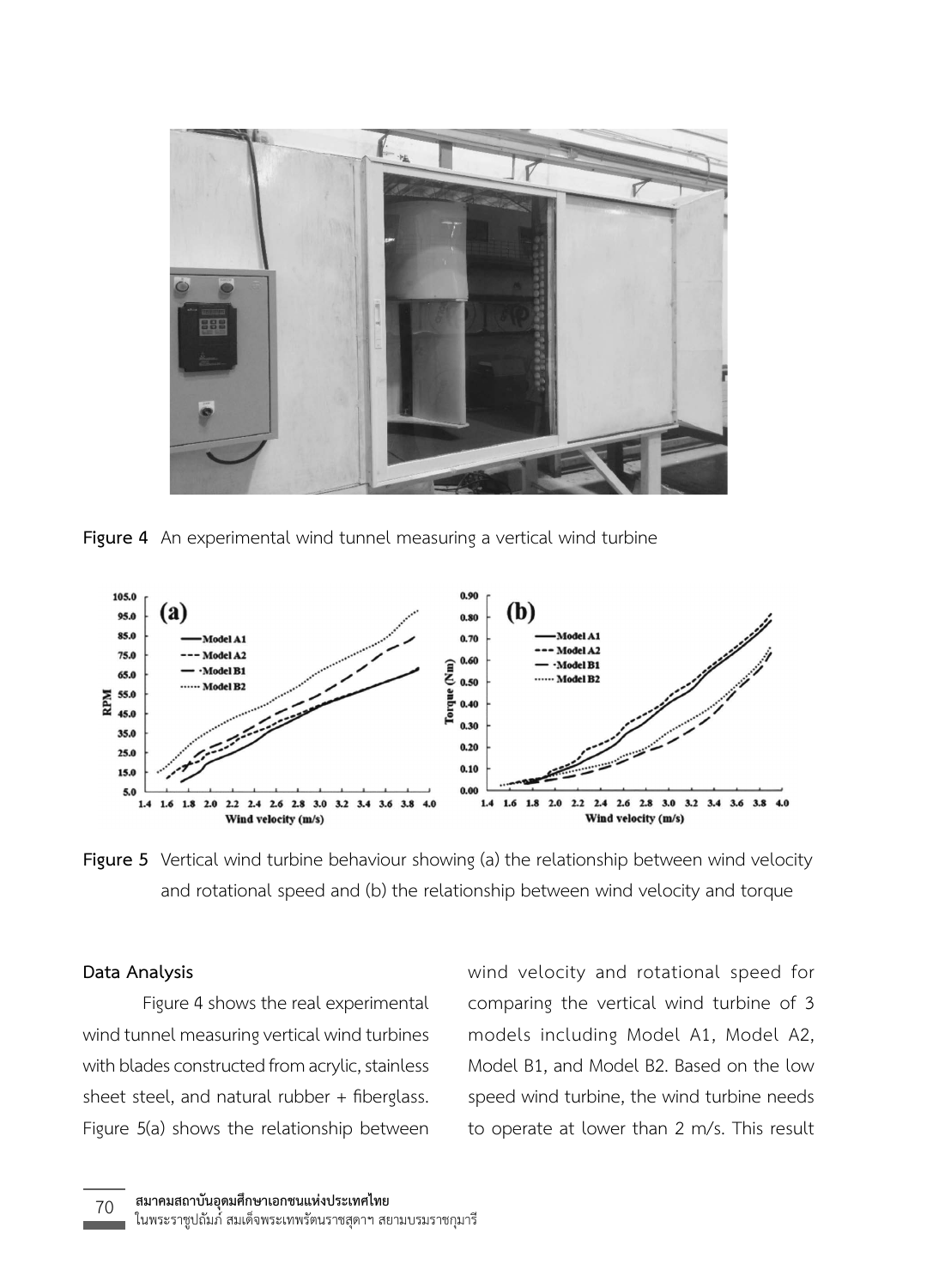indicated that Model A2 and Model B2 had higher performance than Model A1 and Model B1. The structures of Model A2 and B2 were fabricated by Savonius located at the upper position and Darrieus located at the lower position. Additionally, Figure 5(b) shows the relationship between wind velocity and torque, which indicates that Model A performed better than Model B, leading to Model A being heavier than Model B by approximately 50%. However, the low speed condition of this investigation focused on Model A2 and Model B2 (Savonius was located at upper, Darrieus was located at lower), which had start-up low speed ranges between 1.52-1.60 m/s. The best start-up at a low speed of 1.52 m/s was occupied by Model B2 produced from lightweight materials.

Blade-fluid interaction confirms the expanded clearly concentration of vortices on the downstream of the Darrieus rotor in comparison to the downstream of the Savonius rotor that can produce the Coanda effect. This reaction is associated with the squeezing of the vortices on the downstream of Darrieus rotor due to forcing the rotor into this rotation. Therefore, this situation can produce power (Ghosh, Biswas, Sharma, & Gupta, 2015). A Darrieus turbine requires low-speed wind to produce the minimum rotational speed, while a Savonius turbine located on the top is attributed to turbine self-start at low wind speed (Abid et al. 2015), as shown in Figure 5(a).

The development of wind turbine technologies has been increasing for the purpose of harvesting higher energy. Increased rotor blade weight in turn increases the size. Thus, gravitational loads become create drivers (MacPhee & Beyene,2019; Mishnaevsky et al., 2017). For this reason, the blade material needs to be lightweight in order to reduce gravitational loads in low speed wind turbines, as conveyed in Figure 5(b).

Generally, the performance of vertical axis wind turbines is represented by the torque coefficient (C<sub>t</sub>), power coefficient  $(C_{\rho})$ , and static torque coefficient  $(C_{\text{ts}})$ .

$$
C_t = \frac{T}{0.5\rho AV^2R}
$$
 (1)

$$
C_{p} = \frac{P_{Turbine}}{P_{Available}} = \frac{TGD}{0.5\rho A V^{3}}
$$
 (2)

$$
C_{\rm ts} = \frac{T_{\rm s}}{0.5 \rho A V^2 R}
$$
 (3)

Where V is the free stream velocity, *ρ* is air density, A is the swept area of the turbine, R is the radius of the turbine, TSR is the tip speed ratio, T represents the dynamic torque,  $\omega$  is rotational speed, T<sub>s</sub> is the static torque, and P<sub>Turbine</sub> and P<sub>Available</sub> represent the power resulting from the turbine and available wind power, respectively.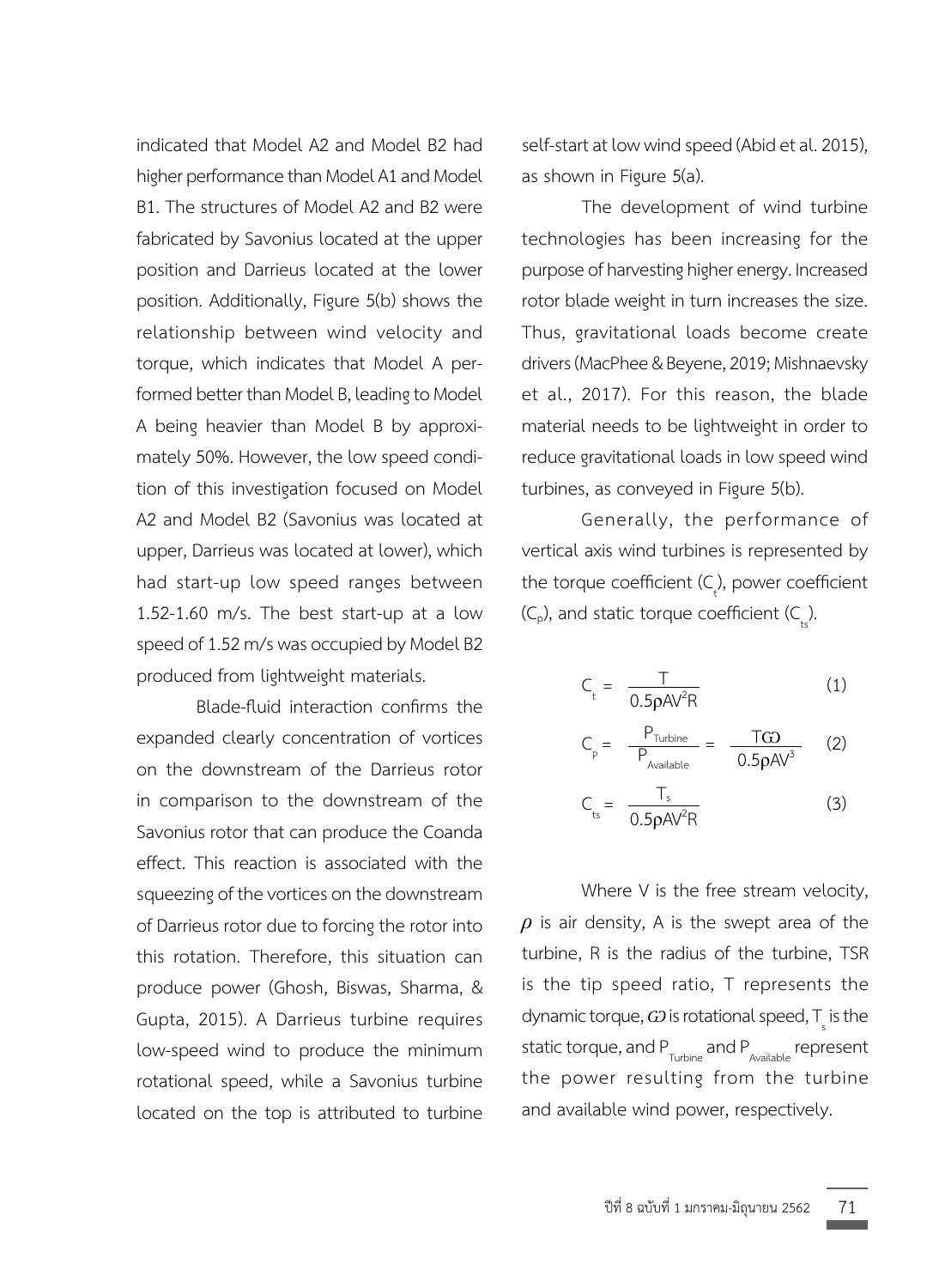Figure 6(a) shows the relationship between the tip speed ratio (TSR) and coefficient of power (C<sub>p</sub>), which indicated that Model B1-B2 series was higher for TSR than Model A1-A2. Model A1-A2 initially showed initially a different trend at a range 0.2-0.5 TSR and then overlapping trends were performed at a range between 0.5-0.6 TSR. On other hand, Model B1-B2 showed initially overlapping trends in a range between 0.3-0.5 TSR and then the trends were clearly split at a range between 0.5-0.9 TSR. Models A and B were revealed at approximately 0.23 C<sub>p</sub>. However, Model B2 had the highest performance with 0.27  $\mathsf{C}_{\mathsf{p}}^{\phantom{\dag}}$ and 0.9 TSR.

The Reynolds number is one of the factor parameters forcing the rotation of velocity and inflow velocity, at which the turbine occupies its maximum performance coefficient (C<sub>p</sub>). The lift produced by the blades is dependent on the Reynolds number, which in turn depends on the wind speed (Elkhoury, Kiwata, & Aoun, 2015; Li et al., 2016).

$$
\text{Re} = \frac{Wc}{V} \tag{4}
$$

Where c is the blade chord length,  $V$  is the kinematic air viscosity, and W is the resultant velocity to blade.

The architectural Model B1-B2 leads to the high  $\mathsf{C}_{_{\mathrm{p}}}$  performance of the resultant velocity to the blade (W) and the light weight of Model B1-B2 can reduce the gravitational force that affects high Reynolds number. A higher Reynolds number enables better turbine performance. It is indicated that stronger torque is generated on the rotor for a greater Reynolds number, causing the enhancement of the lift coefficient for the blades (Li et al., 2016; MacPhee, & Beyene, 2019; Mishnaevsky et al., 2017).

Figure 6(b) shows the relationship between the tip speed ratio (TSR) and coefficient of torque  $(C_t)$ , which displays almost the same trends as the trends in Figure 6(a). The Model B1-B2 represented also TSR value higher than Model A1-A2. Contrastingly, coefficient of torque  $(C_t)$  for Model A1-A2 was the highest when compared with others around 0.35  $C_{\text{t}}$ .

Based on equation (1-2), the corresponding ratio between  $C_{\text{p}}$  and  $C_{\text{t}}$  is shown. The  $C_{\mu}$  in vertical axis 2 blades wind turbine the efficiency depends on the pith angle with a maximum of 18% C<sub>p</sub> (Li et al., 2016). In the case of Darrieus (H-type), however, this investigation was performed  $\beta$  =  $80^\circ$  and stacked with Savonius rotor blade that can produce higher efficiency.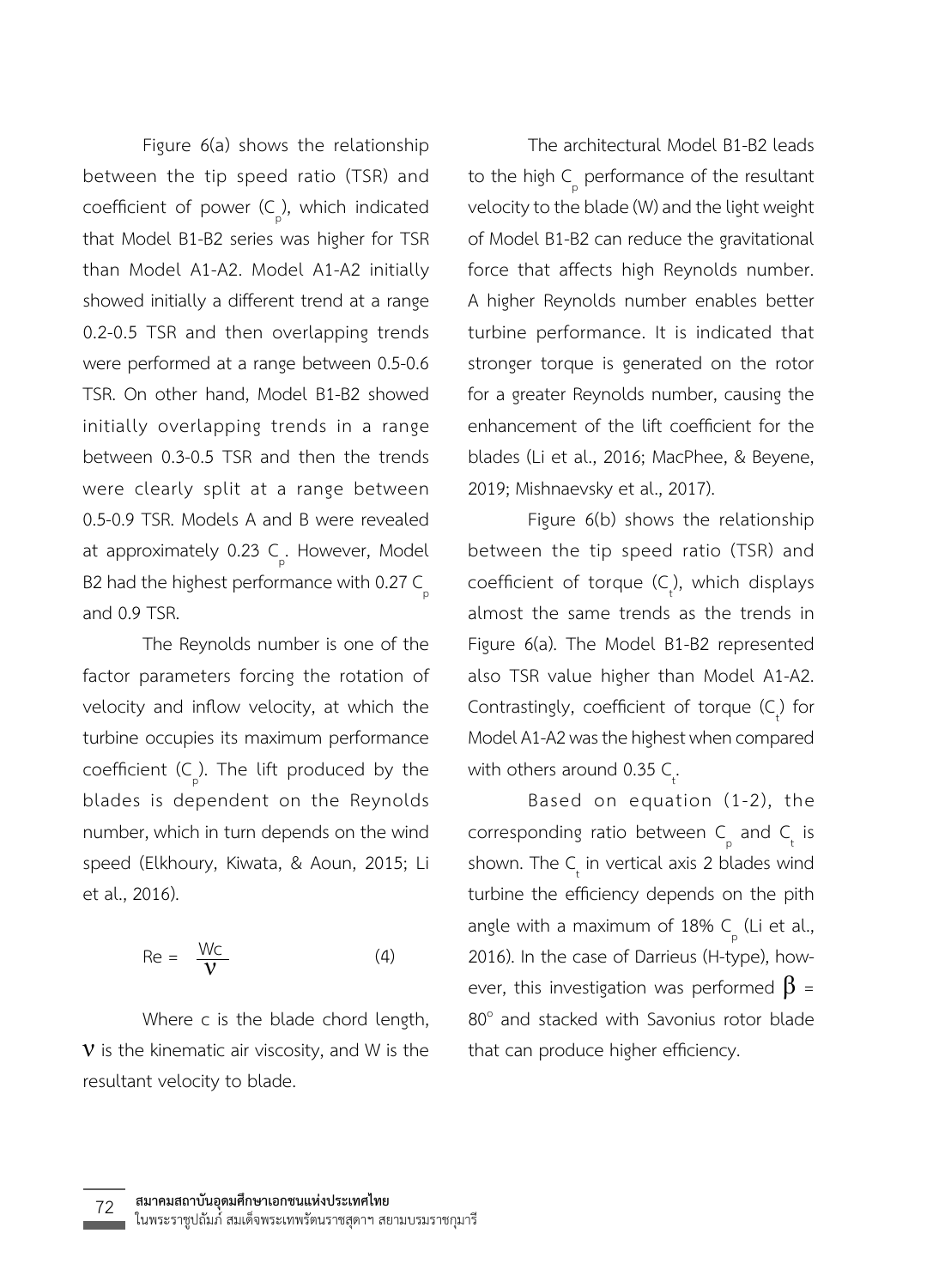

Figure 6 Vertical wind turbine behaviour for (a) the relationship between tip speed ratio and coefficient of power and (b) the relationship between tip speed ratio and coefficient of torque

However, the double-step rotor is obviously mentioned to be lightly superior to a related single-step turbine (conventional Savonius rotor) in both power characteristics and torque (Akwa, Vielmo, & Petry, 2012).

#### **Conclusion**

Experiments were carried out that focused on the cut-in of low wind speeds of around 2 m/s. Wind tunnel experiments were used for testing the VAWT rotor combined between the Savonius and Darrieus rotors. Both blades were switched between locations at upper-lower. The properties of the blades in the study were classified as 2 models. Performance investigations of combining Savonius-Darrieus rotors were also carried out with the same conditions to compare the 2 models. The effects of the weight and switching from 2 models

were discussed with the rotation speed, torque value, coefficient of power  $(\mathsf{C}_\mathsf{p})$  and coefficient of torque  $(C_t)$  at different velocities and tip speed ratios. The results from the study may be summarised as follows:

- In the present study, it was found that the position of both the Savonius and Darrieus types affected the performance of wind turbines. The Savonius was located at the upper position and Darrieus located at the lower position as Model A2. Model B2 showed higher performance than Model A1 and Model B1.
- The experimental results revealed that the weight of the wind turbine will become gravitational loads. The cut-in of the wind turbines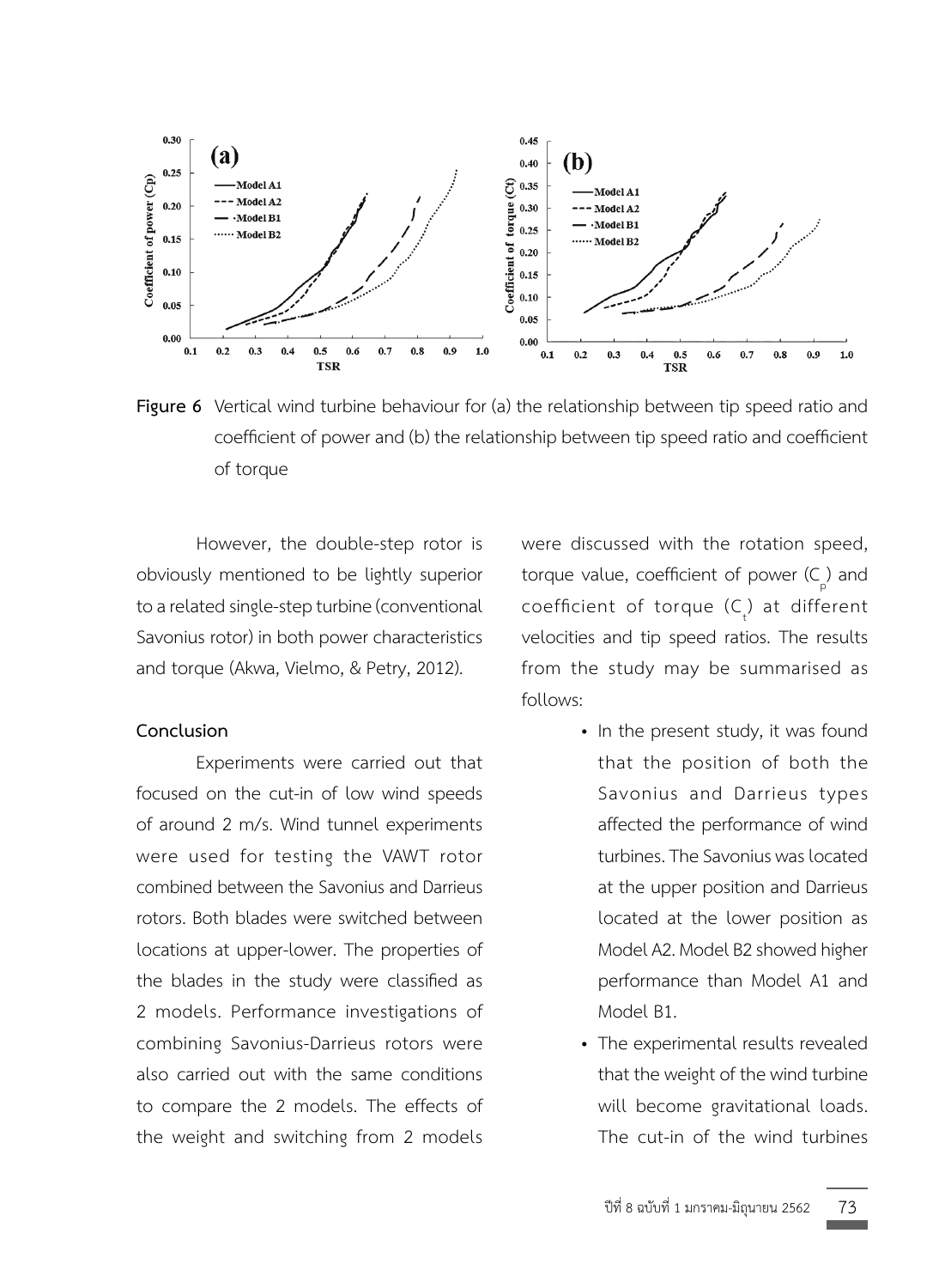increases with the increasing weight of the wind turbine. The best start-up occurs at a low speed of 1.52 m/s as occupied to Model B2 due to Model B2 being fabricated from lightweight acrylic materials.

• The rotational speed (RPM) and torque value combined between the Savonius and Darrieus rotors for all 4 models increase with the increasing of velocity. Also, the coefficient of power  $(C_p)$ , coefficient of torque  $(C_t)$  and no-load tip speed ratio increase with an increase of tip speed ratio (TSR).

Therefore, the Savonius was located at the upper position while the Darrieus was located at the lower position which allows it to start-up at low speeds and can also increase efficiency when using lightweight acrylic materials, such as Model B2. The Model B2 vertical wind turbine showed high performance during this study.

# **Acknowledgements**

The work is financially supported by Electricity Generating Authority of Thailand: EGAT (61-F405000-11-IO.SS03F3008347).

# **References**

- Abid, M., Karimov, K., Wajid, H., Farooq, F., Ahmed H., & Khan, O. H. (2015). Design, development and testing of a combined Savonius and Darrieus vertical axis wind turbine. *Iranica Journal of Energy and Environment, 6*(1), 1-4.
- Akwa, J.V.,Vielmo, H. A., & Petry, A.P. (2012). A review on the performance of Savonius wind turbines. *Renewable and Sustainable Energy Reviews, 16*(5), 3054-3064.
- Elkhoury, M., Kiwata, T., & Aoun, E. (2015). Experimental and numerical investigation of a three-dimensional verticalaxis wind turbine with variable-pitch. *Journal of Wind Engineering and Industrial Aerodynamics, 139,* 111- 123.
- Ghosh, A., Biswas, A., Sharma, K. K., & Gupta, R. (2015). Computational analysis of flow physics of a combined three bladed Darrieus Savonius wind rotor. *Journal of the Energy Institute, 88*(4), 425-437.
- Gsänger,S., & Pitteloud, J. (2014).*Small wind world report 2014.*Bonn: World Wind Energy Association.